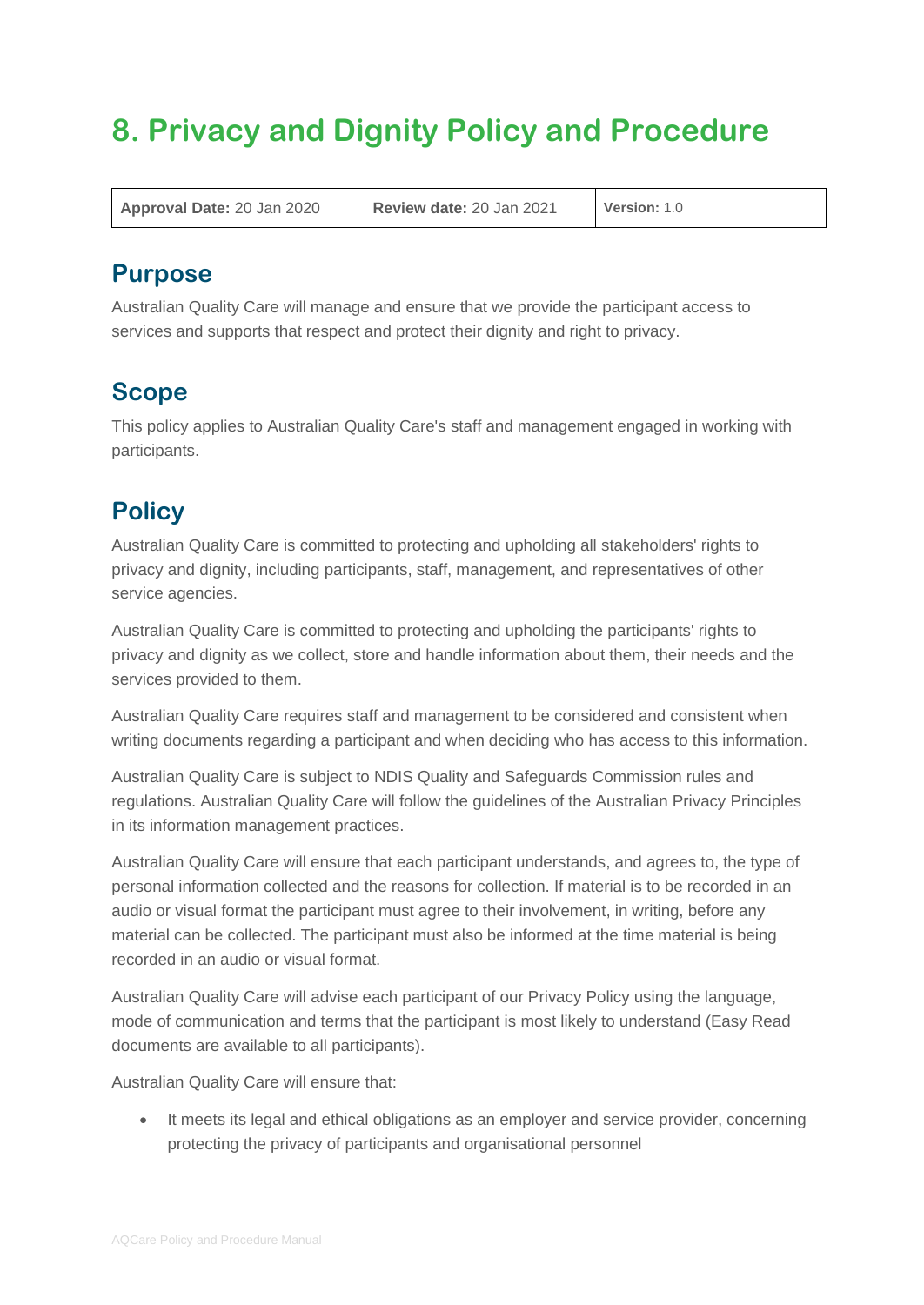- Participants are provided with information about their rights regarding privacy and confidentiality
- Participants and organisational personnel are provided with privacy and confidentiality is assured when they are being interviewed or discussing matters of a personal or sensitive nature
- All staff and management understand the necessary requirements to meet their obligations
- Participants are informed of Australian Quality Care's confidentiality policies using the language, mode of communications and terms they're most likely to understand
- Australian Quality Care will attempt to locate interpreters and will use easy access materials.

This policy conforms to the Privacy Act 1988 and the Australian Privacy Principles, which govern the collection, use and storage of personal information.

This policy will apply to all records, whether hard copy or electronic, containing personal information about individuals and to interviews or discussions of a sensitive personal nature.

# **Procedure**

#### **Dealing with personal information**

In dealing with personal information, Australian Quality Care staff will:

- Ensure privacy for the participants, staff, or management when they are being interviewed or discussing matters of a personal or sensitive nature
- Collect and store personal information that is only necessary for the functioning of the organisation and its activities
- Use fair and lawful ways to collect personal information
- Collect personal information only with consent from the individual
- Ensure that people know of the type of personal information collected; the purpose of keeping the information; the method used when information is collected, used or disclosed, i.e. who will have access to information
- Ensure that personal information collected or disclosed is accurate, complete, and up-todate and provide access to the individual to review information or correct wrong information about themselves
- Take reasonable steps to protect all personal information from misuse, loss and unauthorised access, modification, or disclosure
- Destroy or permanently de-identify personal information no longer needed or after legal requirements for retaining documents that have expired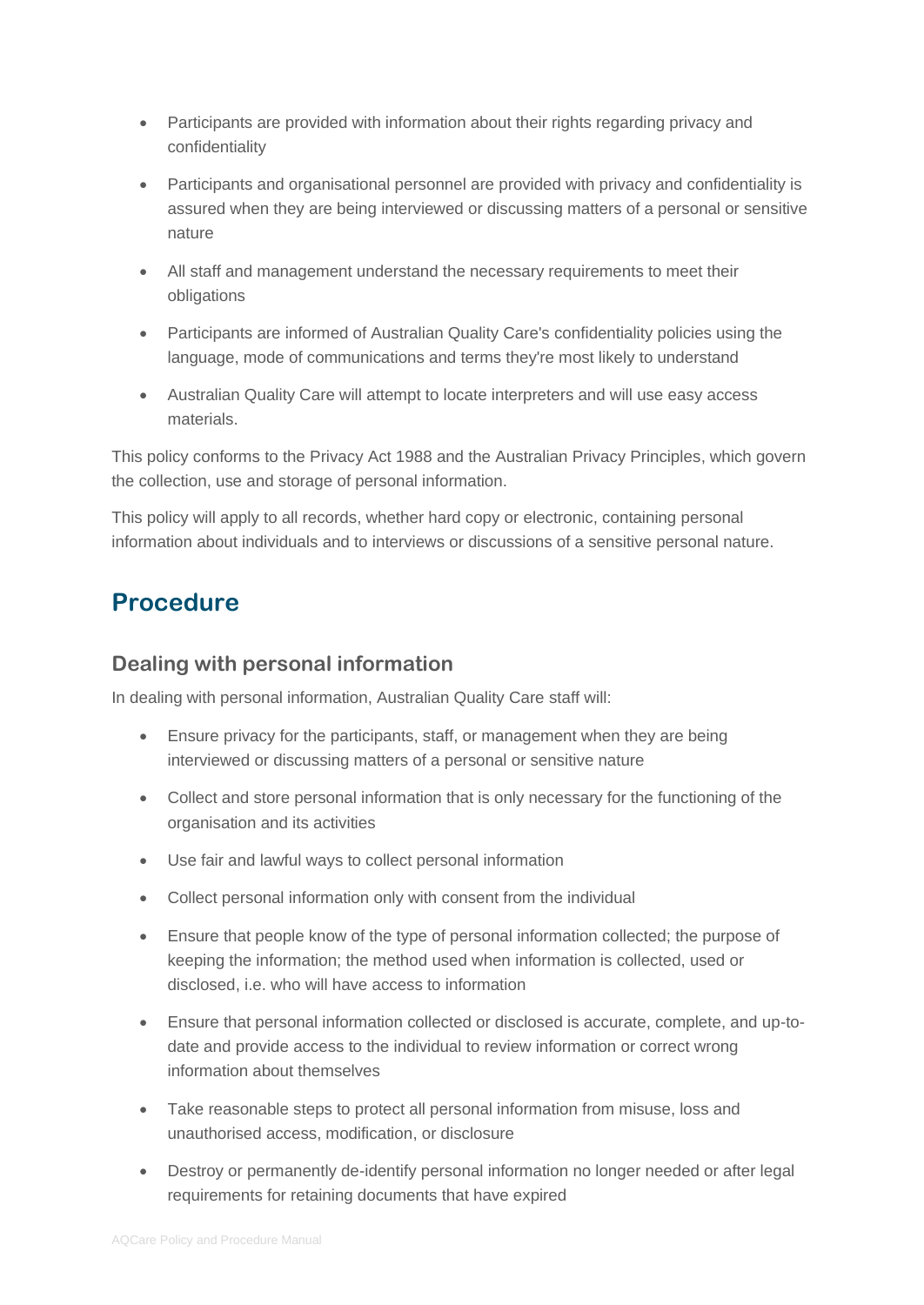- Ensure that participants understand and agree with the type of personal information being collected and the reason/s for collection
- Ensure participants are advised of any recordings in either audio or visual format. The participant's involvement in any recording format must be agreed to, in writing, before collection of material takes place.

#### **Participant records**

Participant records will be kept confidential and only handled by staff **directly engaged in the delivery of service to the participant**. Information about a participant may only be made available to other parties with the consent of the participant, or their advocate, guardian, or legal representative. A written agreement providing permission to keep a recording must be stored in the participant's file.

All hard copy files of participant records will be kept securely in their electronic file with suitable security.

#### **Responsibilities for managing privacy**

All staff are responsible for the management of personal information to which they have access. The General Manager is responsible for the content appearing in Australian Quality Care publications, communications, and on our website, and must ensure the following:

- Appropriate consent is sought and obtained for the inclusion of any personal information about any individual, including Australian Quality Care personnel (see 'Consent Policy and Procedure').
- Information provided by other agencies or external individuals conforms to our privacy principles.
- Our website contains a Privacy Statement that clearly outlines the conditions regarding any collection of personal information from the general public captured via their visit to the website.

The Board and their delegate are responsible for safeguarding personal information relating to Australian Quality Care's staff, management, and contractors. The Board and their delegate will be responsible for:

- Ensuring that all staff are familiar with the Privacy Policy and administrative procedures for handling personal information
- Providing participants and other relevant individuals with information about their rights regarding privacy and dignity
- Handling any queries or complaints about a privacy issue.